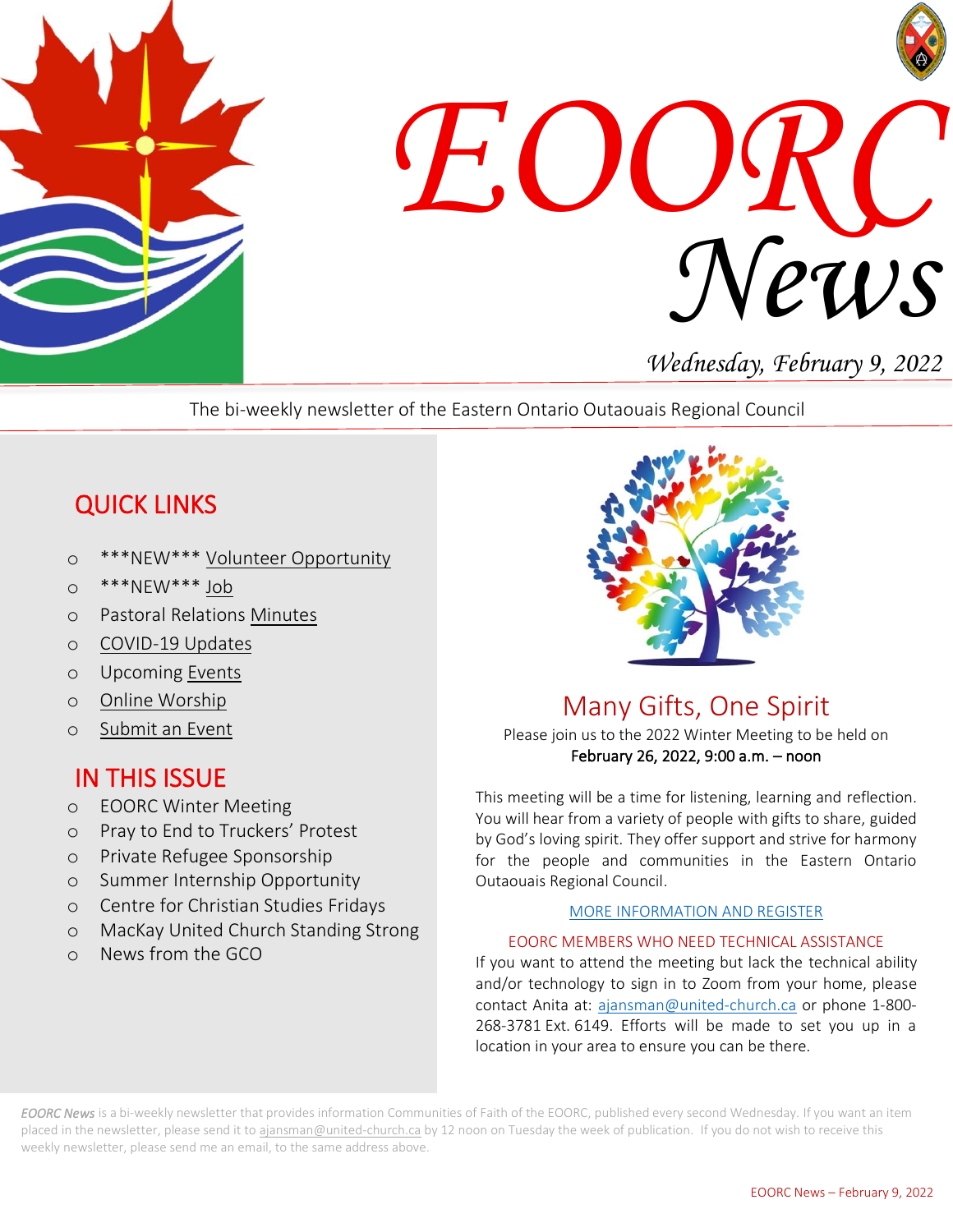

A Call To Healing In Ottawa from First United Church By Sending Light and Healing Energy For A Peaceful End to the Truckers' Protest - We invite all people who seek peace in downtown Ottawa to participate in a collective action initiated by the Healing Pathway group of First United Church, Ottawa, to offer distance light, healing energy and/or prayer to this crisis. Read more here: [A Call To Offer Healing in Ottawa](https://eoorc.ca/wp-content/uploads/2022/02/A-Call-To-Offer-Healing-in-Ottawa-1.pdf)



The Private Refugee Sponsor Network (Ontario) is offering a no cost, two-hour online training for sponsors in smaller communities around post-arrival issues.

Registe[r HERE.](https://www.eventbrite.ca/e/addressing-settlement-challenges-faced-by-sponsors-in-smaller-communities-tickets-259581213397)

For more information contact Barbara Sheffield[: b.sheffield@rogers.com](mailto:b.sheffield@rogers.com)

j



Paid summer internship opportunity for social-justice-minded young adults! The Montreal Mission Internship is a 9-week program for people aged 18 to 25 organised by the Montreal School of Theology. Interns will work at a service organization in Montreal that aligns with their interests and participate in weekly group meetings to learn from one another and reflect on their experiences. More information and apply: [HERE.](mailto:https://www.montrealmission.ca)

٦

#### Wanted - VJs to broadcast Glebe-St. James' (GSJ) Sunday morning Service on-line

Glebe-St. James United Church operates a three-person AV team to produce a live YouTube video stream every Sunday morning. At the present time, we need some additional volunteers to help operate the audio system and be cross-trained on the other positions. Some rudimentary knowledge and hands on experience in audio-video systems would be an asset but is not necessary.

#### [More Information.](https://eoorc.ca/about-us/careers-volunteer-opportunities-2/) j



CCS Fridays continue in 2022, starting on Friday, February 11 with "Painting Canadian Lives", an online discussion of art and history and learning with artist Kellen Hatanaka. More information on the CCS [website.](http://ccsonline.ca/2022/01/february-ccs-friday-painting-canadian-lives/) CCS Fridays start at noon Winnipeg time.

j

*EOORC News* is a bi-weekly newsletter that provides information Communities of Faith of the EOORC, published every second Wednesday. If you want an item placed in the newsletter, please send it t[o ajansman@united-church.ca](mailto:ajansman@united-church.ca) by 12 noon on Tuesday the week of publication. If you do not wish to receive this weekly newsletter, please send me an email, to the same address above.